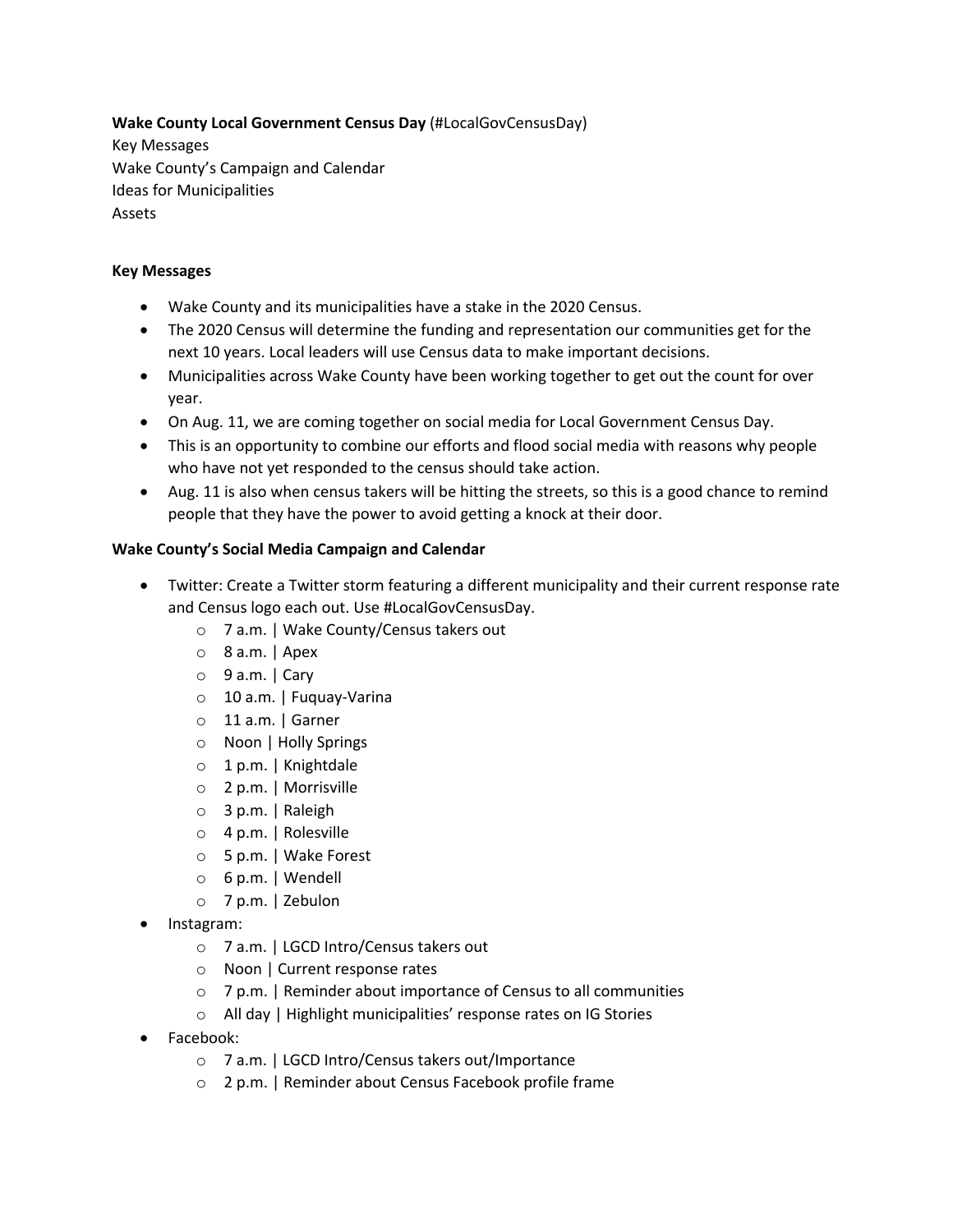### **Opportunities/Ideas for Municipalities**

- Retweet and share @wakegov's posts throughout the day.
- Retweet and share other municipalities' posts throughout the day.
- Ideas for your own posts:
	- *Some of these may need to be edited a bit depending on the length of your town name/hashtag.* o Your current response rate.
		- [%] of [muni's] households have responded to the #2020Census. Have you participated yet? Let's make sure #[muni]counts in 2020! #LocalGovCensusDay
	- o The upcoming presence of Census takers in your community.
		- If you haven't completed the #2020Census yet, get ready for a visit. On Aug. 11, Census takers will start stopping by homes that haven't yet responded. Want to avoid the knock? Start here: https://2020census.gov/ #WakeCounts #[muni]counts #LocalGovCensusDay
		- § Starting Aug. 11, you'll start to see #2020Census takers in [town] (masked and socially-distanced, of course). Want to avoid a visit? Respond today online or by phone Info: https://2020census.gov/ #WakeCounts #[muni]counts #LocalGovCensusDay
	- o A challenge to another municipality.
		- We know [town] residents are ready to show how #[muni]counts in 2020! We challenge [other town] to see who can get the highest response rate. Winner gets [something unique to your town]. #WakeCounts #[muni]counts #LocalGovCensusDay
	- o Examples of what Census money funds in your community.
		- § #2020Census results affect funding for healthcare, emergency planning, preparedness and recovery efforts. #COVID19 has driven home the importance of these services. Make sure they are funding in 2020 and beyond by responding to Census. #WakeCounts #[muni]counts #LocalGovCensusDay
	- o The people who have been working hard to get out the count.
		- [Name] has been working hard behind the scenes to get out the count and make sure #[muni]counts in 2020. Thanks for your hard work! #2020Census #WakeCounts #LocalGovCensusDay
	- o Challenges you've issued to other towns.
		- In May, @wakegov Manager David Ellis challenged @meckcounty Manager Dena Diorio to see which of the state's largest counties get the highest response rate. #LocalGovCensusDay #WakeCounts
	- o Reiterate some general Census posts.
		- § Over the next decade, local leaders will use #2020Census data to make critical decisions. The results will show where communities need new schools, new clinics, new roads, and more services for families, older adults and children. **A FRACC**: #[muni]counts #LocalGovCensusDay
		- Federal nutrition programs are among the many reasons it is so important to respond (and report all children, including newborns, living in your home) to the #2020Census. my2020census.gov. #WakeCounts #[muni]counts #LocalGovCensusDay  $\bigcirc$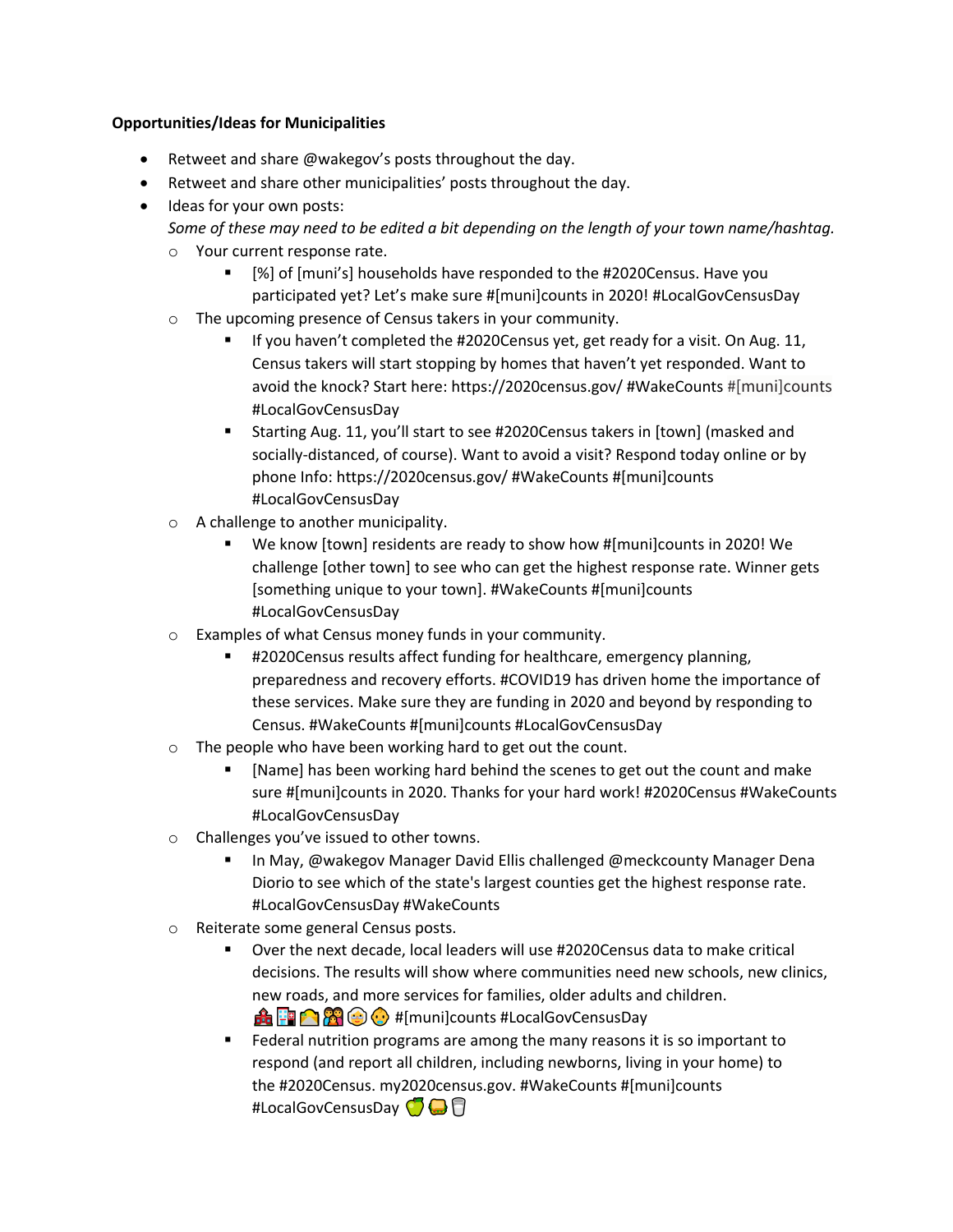$\mathbf{u}$  . Everyone who lived in your home on April 1 should be counted in the #2020Census. More people = more needs. An accurate count helps inform funding for hospitals, fire departments, schools, and roads for the next 10 years.  $\frac{1}{2}$   $\frac{1}{2}$ #[muni]counts #WakeCounts #LocalGovCensusDay

#### **Assets**

- Wake Counts logo
- Municipality logos
- Graphics
	- o Local government
	- $\circ$  Child health
	- $\circ$  Family
	- o Hospital
	- O Census Taker 1
	- O Census Taker 2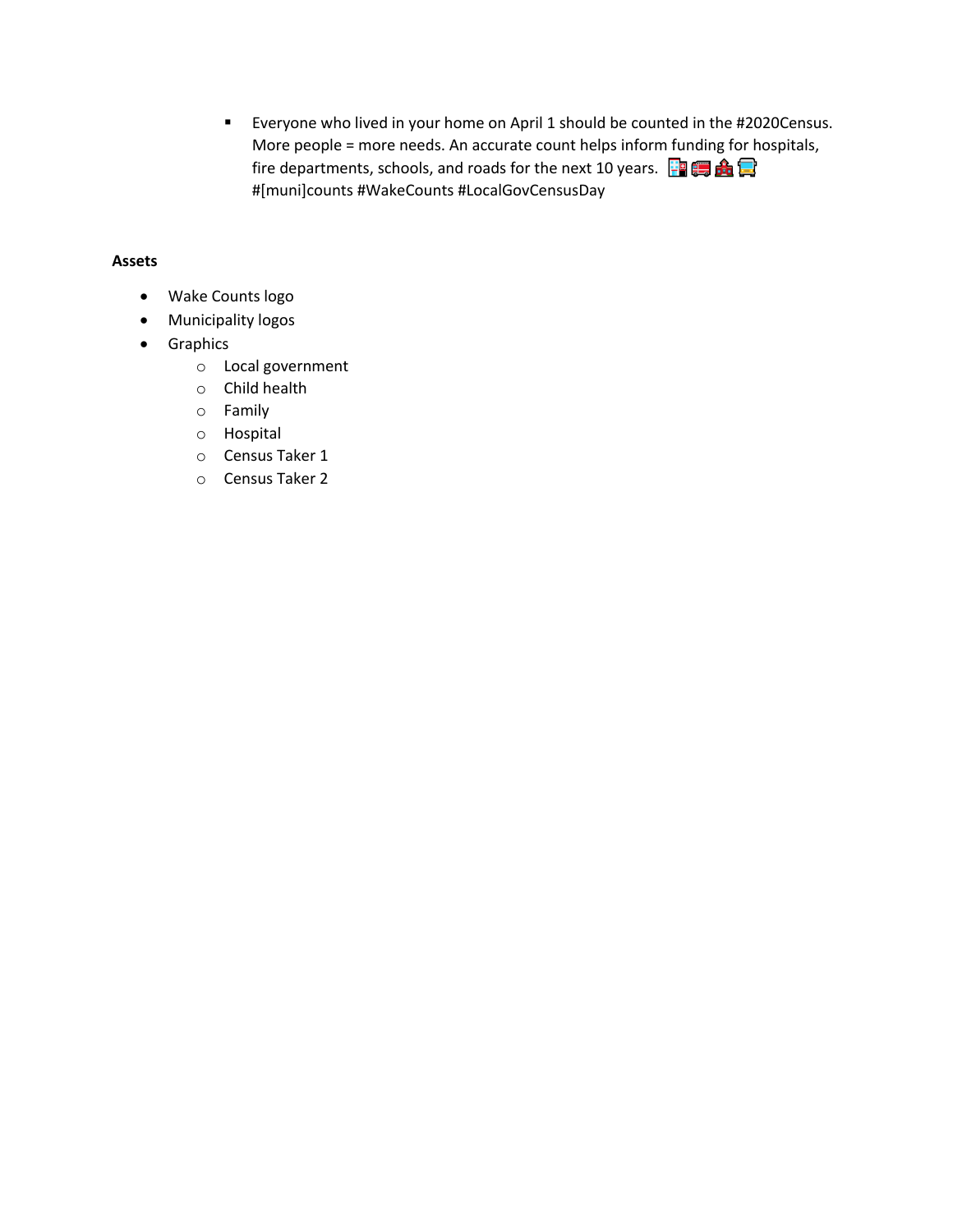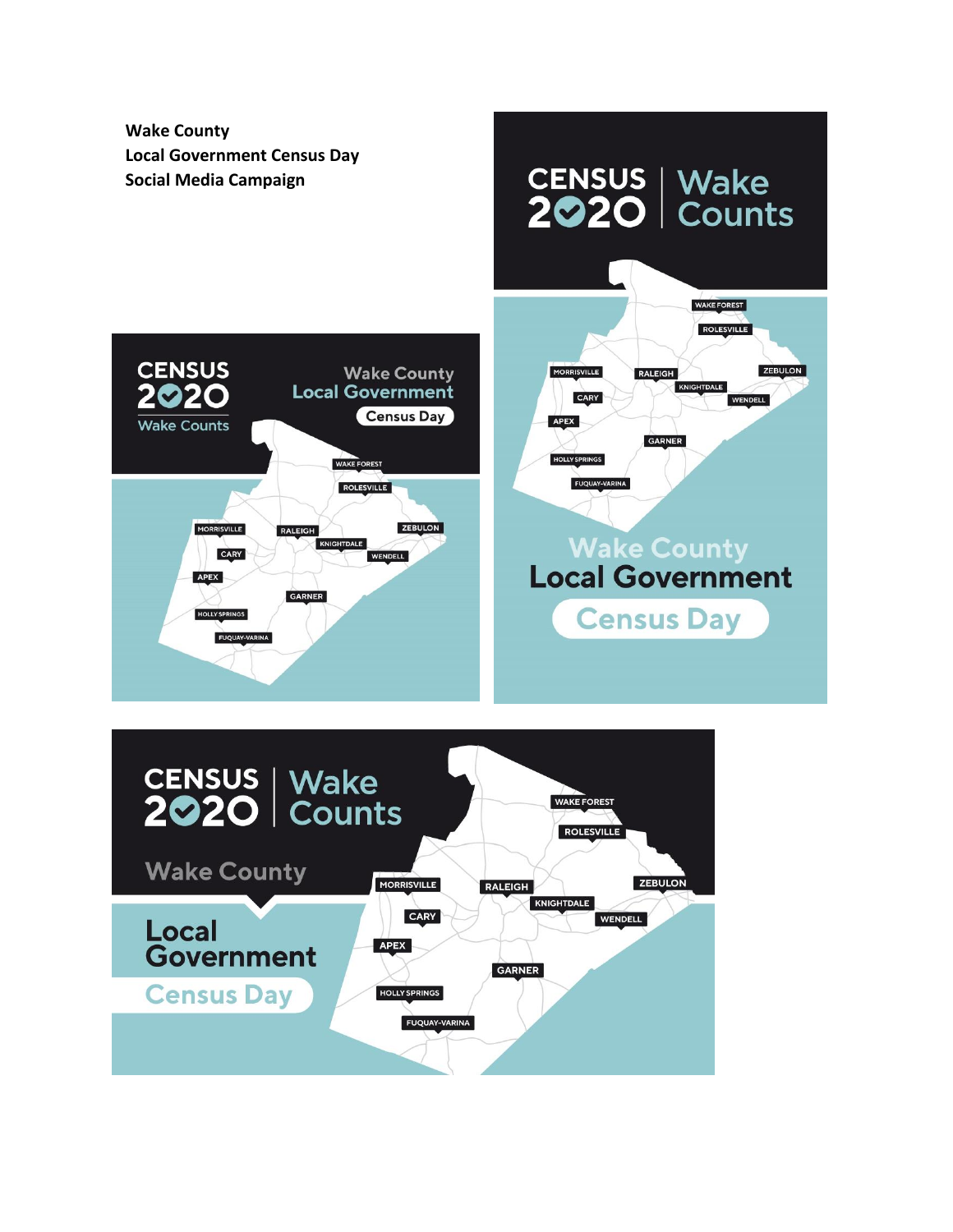

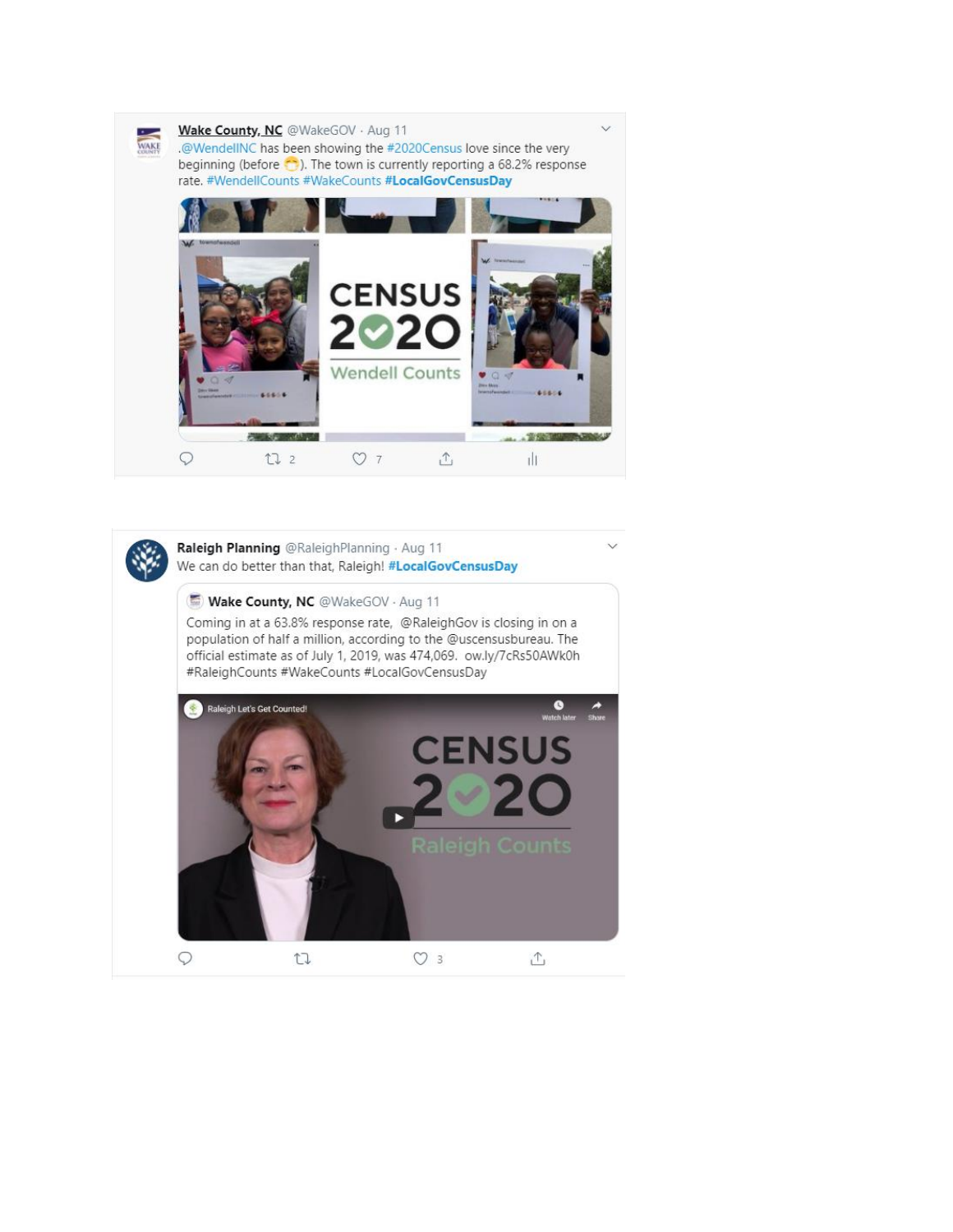

Town of HollySprings @ @ToHollySprings · Aug 11 Way to go, #HollySprings! Check out our #2020Census self-response rate -81.3%! If you haven't completed the census yet and want to avoid a visit from a census taker, complete the census by starting here: 2020census.gov #LocalGovCensusDay





Wake County, NC @WakeGOV · Aug 11

The @TownofFV has a #2020Census response rate of 74.5%! People are flocking there -- the town's population grew by 68% from 2010 to 2019! We opened a new library in FV last year. Until it reopens, check out Books on the Go! #FuquayVarinaCounts #WakeCounts #LocalGovCensusDay

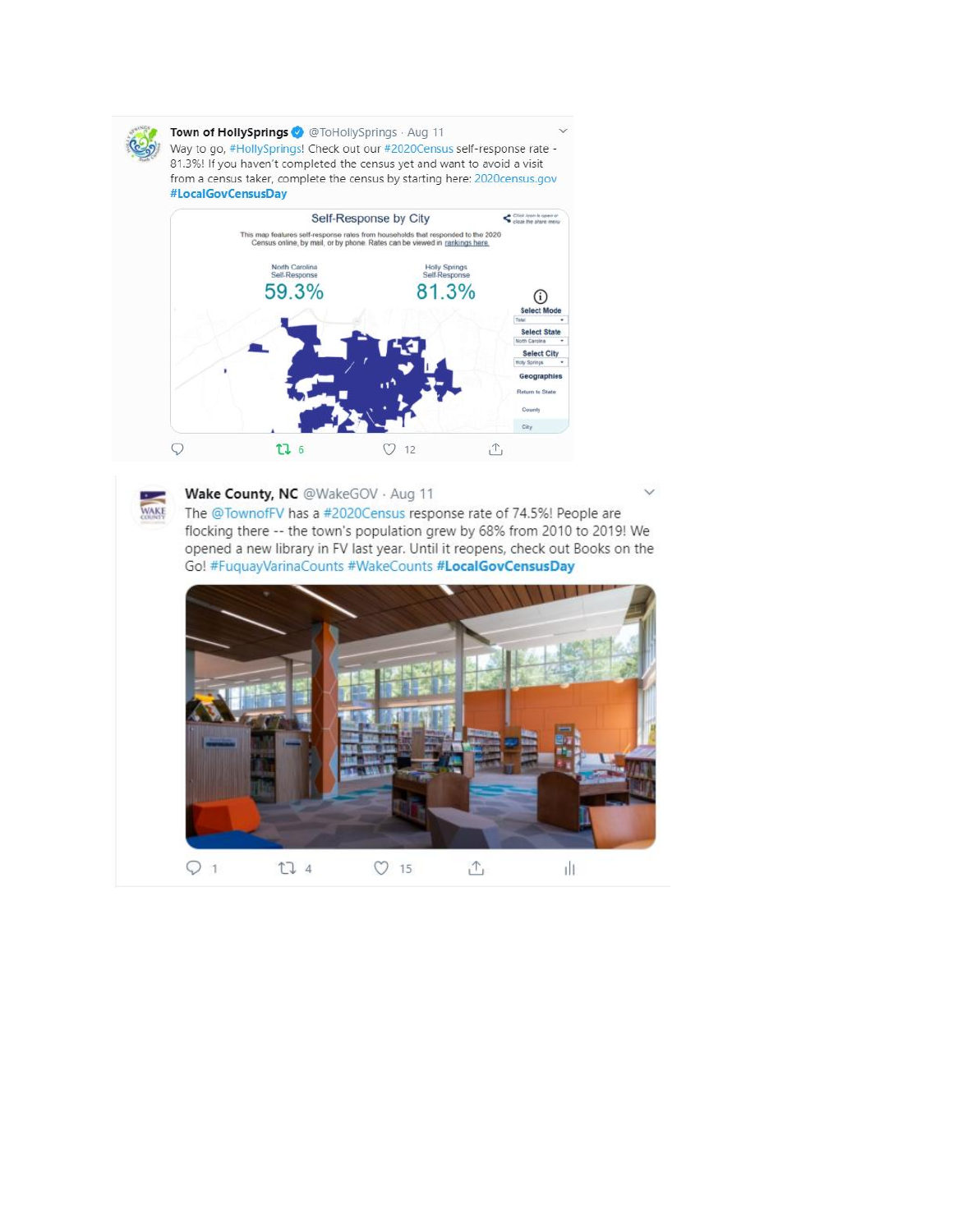



If you haven't completed the #2020Census yet, get ready for a visit. Starting today August 11, Census takers will start stopping by homes that haven't yet responded. Want to avoid the knock? Take the Census! https://my2020census.gov/ #WakeCounts #LocalGovCensusDay https://bit.ly/3kyLo9n



wakegov.com/CENSUS

 $\ddotsc$ 

# $\bullet$

Town of Wake Forest, NC  $\rightarrow$ August 11 · 3

Town of Wake Forest Planner, Courtney Jenkins, has been working hard behind the scenes to make sure #WakeForestCounts in 2020. Great job, Courtney!

#LocalGovCensusDay #2020Census #TownofWakeForest #WakeCounts



5 Comments 6 Shares